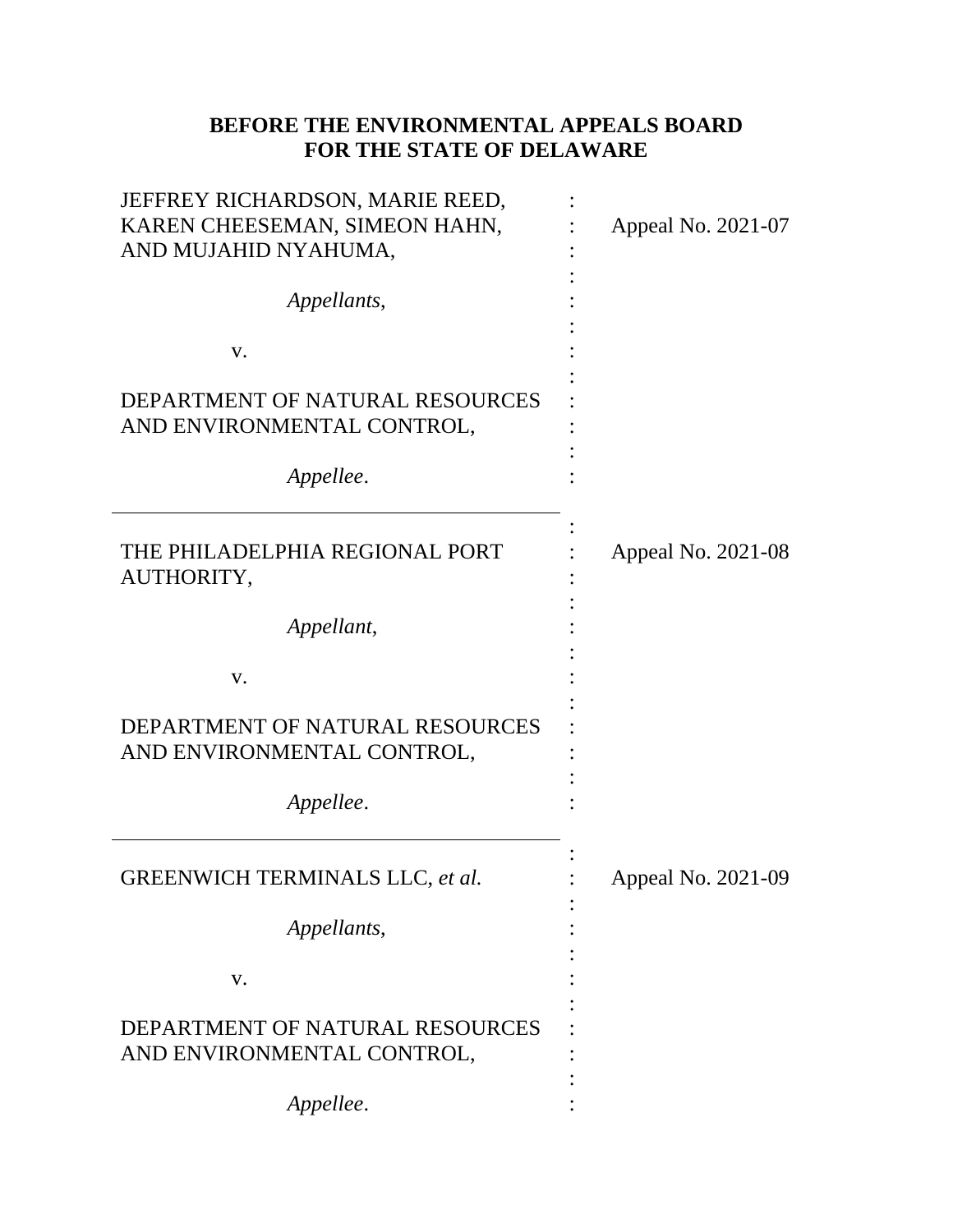| WALTER F. CURRAN,                                             |                    |
|---------------------------------------------------------------|--------------------|
| Appellant,                                                    | Appeal No. 2021-10 |
| V.                                                            |                    |
| DEPARTMENT OF NATURAL RESOURCES<br>AND ENVIRONMENTAL CONTROL, |                    |
| Appellee.                                                     |                    |
|                                                               |                    |

## **[PROPOSED] STIPULATED SCHEDULING ORDER**

It is hereby **ORDERED** that the below schedule, stipulated to by the parties, is entered as follows:

1. The pre-hearing conference for Appeal Number 2021-07 occurred on March 14, 2022;

2. The bifurcated hearing for Appeal Number 2021-07 occurred on April 12, 2022, on the Department of Natural Resources and Environmental Control's Motion to Dismiss and a separate order issued on that Motion;

3. Motions (not including evidentiary motions in limine) shall be submitted by June 17, 2022 and responses submitted by July 15, 2022;

4. Oral argument on initial motions shall be heard on July 26, 2022;

5. Witness lists and exhibit lists, with proffers, shall be exchanged by July 29, 2022;

2